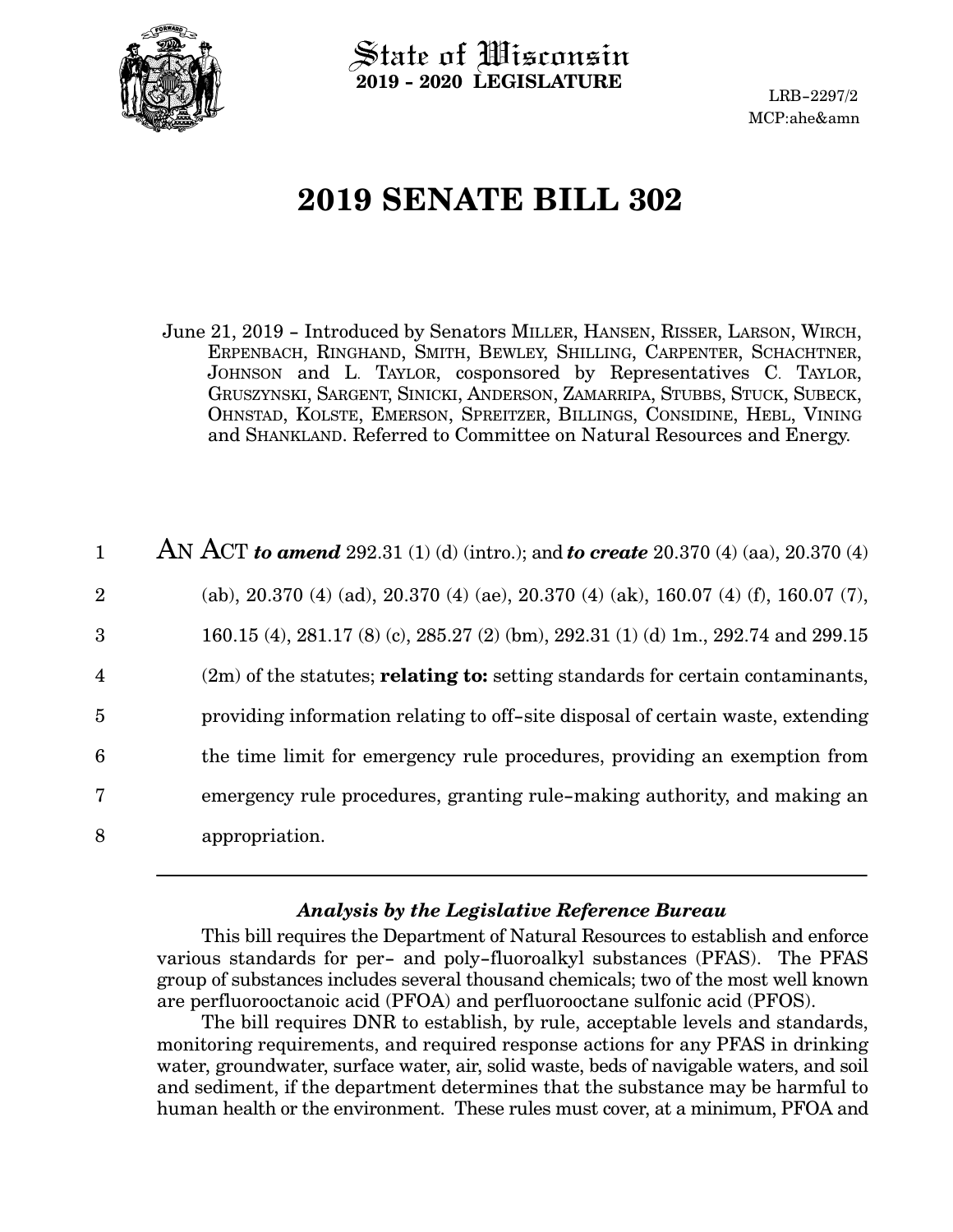#### **SENATE BILL 302**

PFOS, as well as perfluorohexane sulfonic acid (PFHxS), perfluorononanoic acid (PFNA), perfluorobutane sulfonic acid (PFBS), and perfluoroheptanoic acid (PFHpA). For air emission standards, DNR must first determine that an emission standard for a substance is needed to provide adequate protection for public health and welfare, which is also required for other hazardous air contaminants under current law. The bill also requires DNR to consider all PFAS to be air contaminants and to require reporting of any emission of PFAS.

Under current law, DNR maintains a list of substances that have a reasonable probability of entering the groundwater resources of the state and that are shown to involve public health concerns. Under this bill, DNR is required to add to this list PFOA, PFOS, PFHxS, PFNA, PFBS, PFHpA, and all other PFAS that have a reasonable probability of entering the groundwater resources of the state and that are shown to involve public health concerns. Under current law, the Department of Health Services recommends enforcement standards for substances on this list, which DNR then proposes as DNR rules in its rule-making process. Until DNR establishes such rules, the bill requires DNR to apply any DHS-recommended groundwater enforcement standard for any PFAS as an interim standard for groundwater and as an interim maximum containment level for drinking water.

The bill also provides that DNR may, if it determines doing so is necessary to protect human health or the environment, require a person who possesses or controls PFAS to provide proof of financial responsibility for remediation and long-term care to address contamination by a potential discharge of PFAS or environmental pollution that may be caused by a discharge of PFAS.

In addition, the bill requires DNR to set criteria for certifying laboratories to test for PFAS, and to certify laboratories that meet these criteria. Before these criteria are set, the bill allows DNR to require testing for PFAS to be done according to nationally recognized standards.

Finally, the bill requires a person who generates solid or hazardous waste at a site or facility under investigation by DNR to provide DNR with access to information relating to any transportation to or treatment, storage, or disposal at another site, facility, or location.

For further information see the *state* fiscal estimate, which will be printed as an appendix to this bill.

#### *The people of the state of Wisconsin, represented in senate and assembly, do enact as follows:*

- **SECTION 1.** 20.005 (3) (schedule) of the statutes: at the appropriate place, insert
- the following amounts for the purposes indicated: 2

1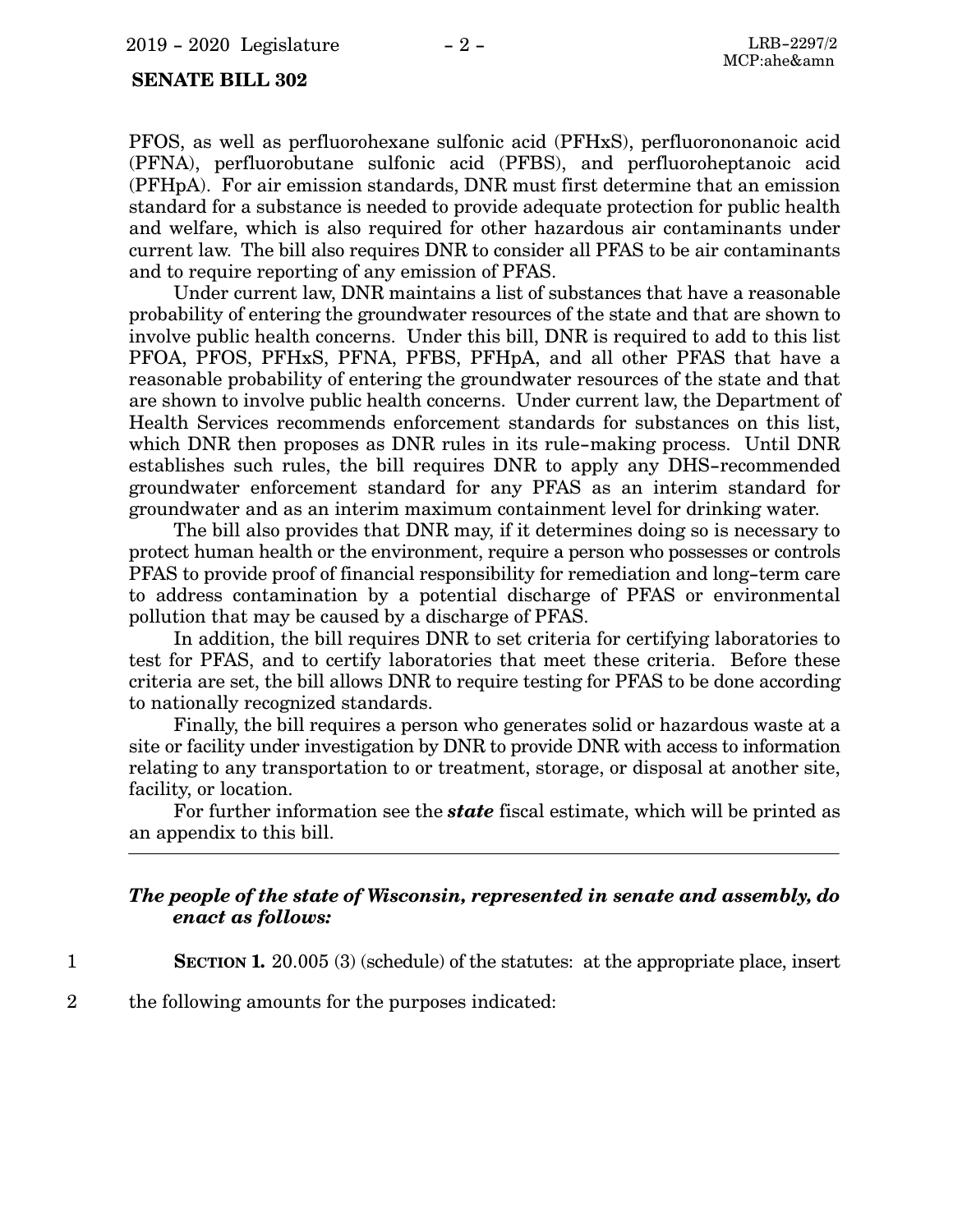| 2019 - 2020 Legislature | $-3-$ | LRB-2297/2  |
|-------------------------|-------|-------------|
|                         |       | MCP:ahe&amn |

**2019-20 2020-21**

| $\mathbf{1}$     | 20.370 | Natural resources, department of                                                      |            |             |         |         |
|------------------|--------|---------------------------------------------------------------------------------------|------------|-------------|---------|---------|
| $\sqrt{2}$       | (4)    | ENVIRONMENTAL MANAGEMENT                                                              |            |             |         |         |
| $\boldsymbol{3}$ | (aa)   | $PFS$ — modeling                                                                      | <b>GPR</b> | $\mathbf C$ | 150,000 | $-0-$   |
| $\overline{4}$   | (ab)   | PFAS — emergency responder                                                            |            |             |         |         |
| $\overline{5}$   |        | survey                                                                                | <b>GPR</b> | $\mathbf C$ | 50,000  | $-0-$   |
| $6\phantom{1}6$  | (ad)   | PFAS — general operations                                                             | <b>GPR</b> | B           | 574,700 | 574,700 |
| 7                | (ae)   | $PFS$ - landfills                                                                     | <b>GPR</b> | B           | 87,500  | 87,500  |
| 8                | (ak)   | $PFS$ — investigation and                                                             |            |             |         |         |
| $\boldsymbol{9}$ |        | assistance                                                                            | <b>GPR</b> | $\mathbf C$ | 120,000 | $-0-$   |
| 10               |        | <b>SECTION 2.</b> 20.370 (4) (aa) of the statutes is created to read:                 |            |             |         |         |
| 11               |        | 20.370 (4) (aa) $PFS$ — modeling. From the general fund, as a continuing              |            |             |         |         |
| 12               |        | appropriation, the amounts in the schedule to create a model to assist in identifying |            |             |         |         |
| 13               |        | and prioritizing sites with likely contamination by perfluoroalkyl or polyfluoroalkyl |            |             |         |         |
| 14               |        | substances or environmental pollution caused by such substances.                      |            |             |         |         |
| 15               |        | <b>SECTION 3.</b> 20.370 (4) (ab) of the statutes is created to read:                 |            |             |         |         |
| 16               |        | 20.370 (4) (ab) PFAS — emergency responder survey. From the general fund,             |            |             |         |         |
| 17               |        | as a continuing appropriation, the amounts in the schedule to conduct a survey of     |            |             |         |         |
| 18               |        | local and state emergency responders and the use of fire fighting foam containing     |            |             |         |         |
| 19               |        | perfluoroalkyl or polyfluoroalkyl substances.                                         |            |             |         |         |
| 20               |        | <b>SECTION 4.</b> 20.370 (4) (ad) of the statutes is created to read:                 |            |             |         |         |
| 21               |        | 20.370 (4) (ad) <i>PFAS — general operations</i> . Biennially, from the general fund, |            |             |         |         |
| 22               |        | the amounts in the schedule for the administration and enforcement of activities      |            |             |         |         |
| 23               |        | relating to perfluoroalkyl or polyfluoroalkyl substances.                             |            |             |         |         |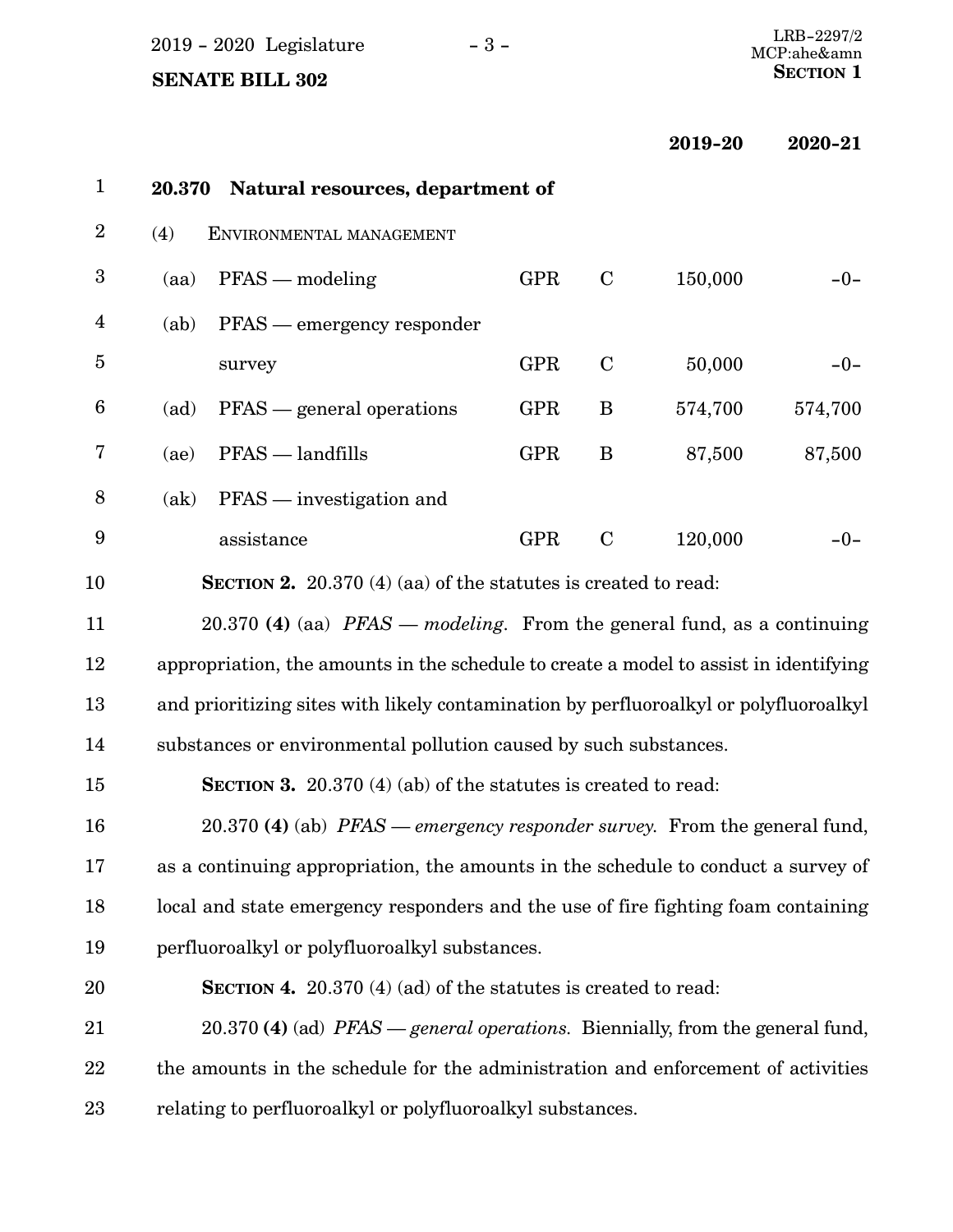2019 - 2020 Legislature - 4 - LRB-2297/2

### **SENATE BILL 302 SECTION 5**

| $\mathbf{1}$            | <b>SECTION 5.</b> 20.370 (4) (ae) of the statutes is created to read:                      |
|-------------------------|--------------------------------------------------------------------------------------------|
| $\sqrt{2}$              | 20.370 (4) (ae) $PFAST = landfills$ . Biennially, from the general fund, the               |
| $\boldsymbol{3}$        | amounts in the schedule for sampling and testing leachate and groundwater from             |
| $\overline{\mathbf{4}}$ | landfills for perfluoroalkyl and polyfluoroalkyl substances.                               |
| $\overline{5}$          | <b>SECTION 6.</b> 20.370 (4) (ak) of the statutes is created to read:                      |
| $6\phantom{.}6$         | 20.370 (4) (ak) <i>PFAS</i> — <i>investigation and assistance</i> . From the general fund, |
| 7                       | as a continuing appropriation, the amounts in the schedule for investigating               |
| $\, 8$                  | emerging contaminants that are perfluoroalkyl or polyfluoroalkyl substances and            |
| $\boldsymbol{9}$        | providing temporary potable water or treatment systems when no responsible party           |
| 10                      | for a contamination is available.                                                          |
| 11                      | <b>SECTION 7.</b> 160.07 (4) (f) of the statutes is created to read:                       |
| 12                      | 160.07 (4) (f) In recommending an enforcement standard for a perfluoroalkyl                |
| 13                      | or polyfluoroalkyl substance, the department of health services may recommend              |
| 14                      | individual standards for each substance, a standard for these substances as a class,       |
| 15                      | or standards for groups of these substances.                                               |
| 16                      | <b>SECTION 8.</b> 160.07 (7) of the statutes is created to read:                           |
| 17                      | 160.07 (7) If the department of health services recommends an enforcement                  |
| 18                      | standard for a perfluoroalkyl or polyfluoroalkyl substance or a group or class of such     |
| 19                      | substances under this section, the department shall apply the standard as an interim       |
| 20                      | enforcement standard for that substance, including through sampling, monitoring,           |
| 21                      | and testing, and any other actions required by rules promulgated by the department,        |
| 22                      | unless emergency or permanent rules that establish an enforcement standard for             |
| 23                      | that substance are in effect.                                                              |
| 24                      | <b>SECTION 9.</b> 160.15 (4) of the statutes is created to read:                           |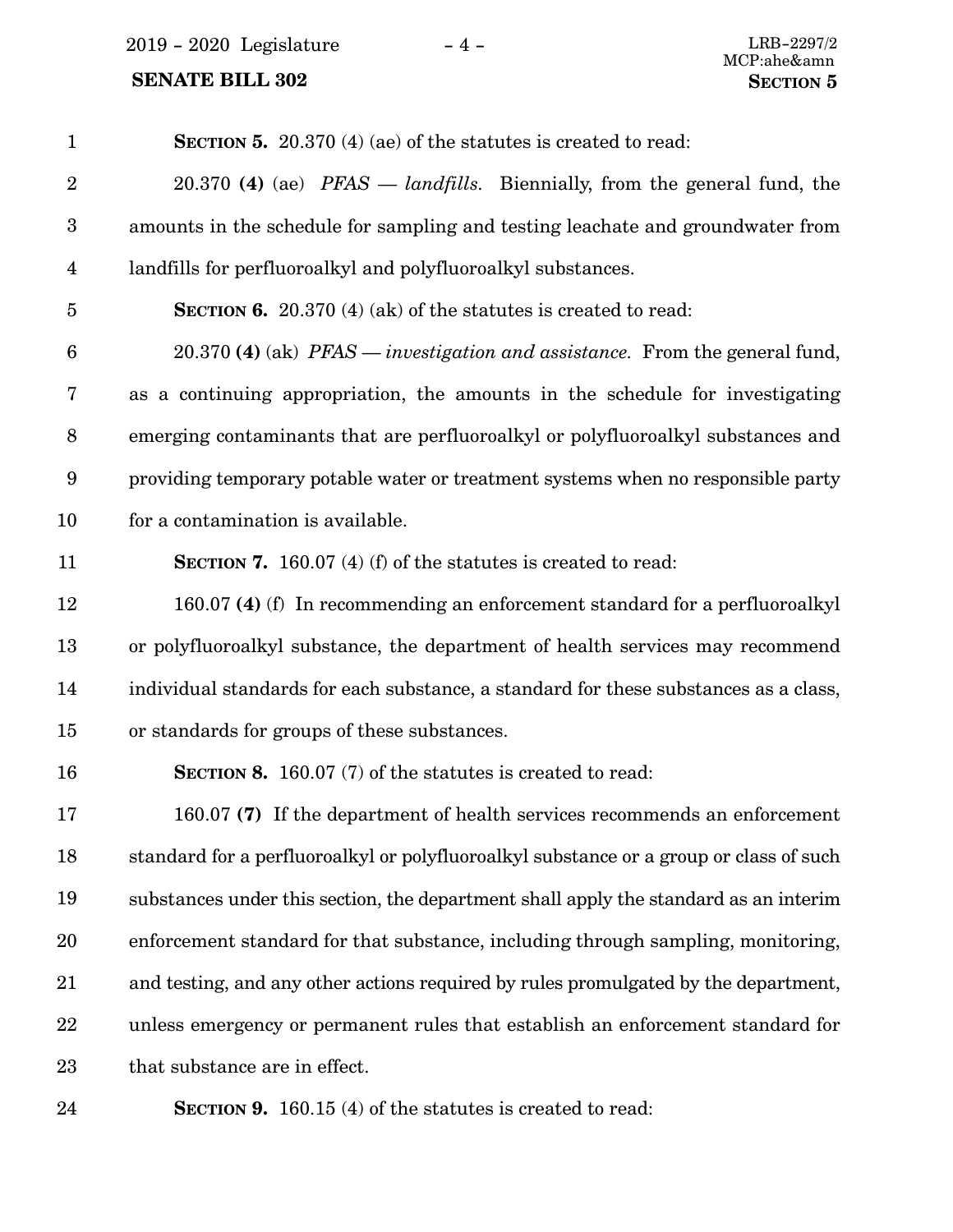160.15 **(4)** Notwithstanding sub. (1), if an interim enforcement standard for a perfluoroalkyl or polyfluoroalkyl substance is applied under s. 160.07 (7), the department shall apply an interim preventive action limit for that substance of 20 percent of the concentration established as the interim enforcement standard, unless emergency or permanent rules that establish a preventive action limit for that substance are in effect. 1 2 3 4 5 6

7

**SECTION 10.** 281.17 (8) (c) of the statutes is created to read:

281.17 **(8)** (c) If the department of health services recommends an enforcement standard for a perfluoroalkyl or polyfluoroalkyl substance or a group or class of such substances under s. 160.07, the department shall apply the standard as an interim maximum contaminant level for public water systems, water suppliers, and laboratories certified to analyze drinking water, in accordance with rules promulgated by the department, unless emergency or permanent rules that establish maximum contaminant levels for that substance are in effect. 8 9 10 11 12 13 14

**SECTION 11.** 285.27 (2) (bm) of the statutes is created to read:

285.27 **(2)** (bm) *Standard for PFAS.* The department shall determine whether an emission standard for any known perfluoroalkyl or polyfluoroalkyl substance or a group or class of such substances is needed to provide adequate protection for public health or welfare under par. (b). If the department finds that the standard is needed to provide adequate protection for public health or welfare, the department shall promulgate an emission standard for that substance. 16 17 18 19 20 21

22

15

**SECTION 12.** 292.31 (1) (d) (intro.) of the statutes is amended to read:

292.31 **(1)** (d) *Access to information.* (intro.) Upon the request of any officer, employee, or authorized representative of the department, any person who generated, transported, treated, stored, or disposed of solid or hazardous waste 23 24 25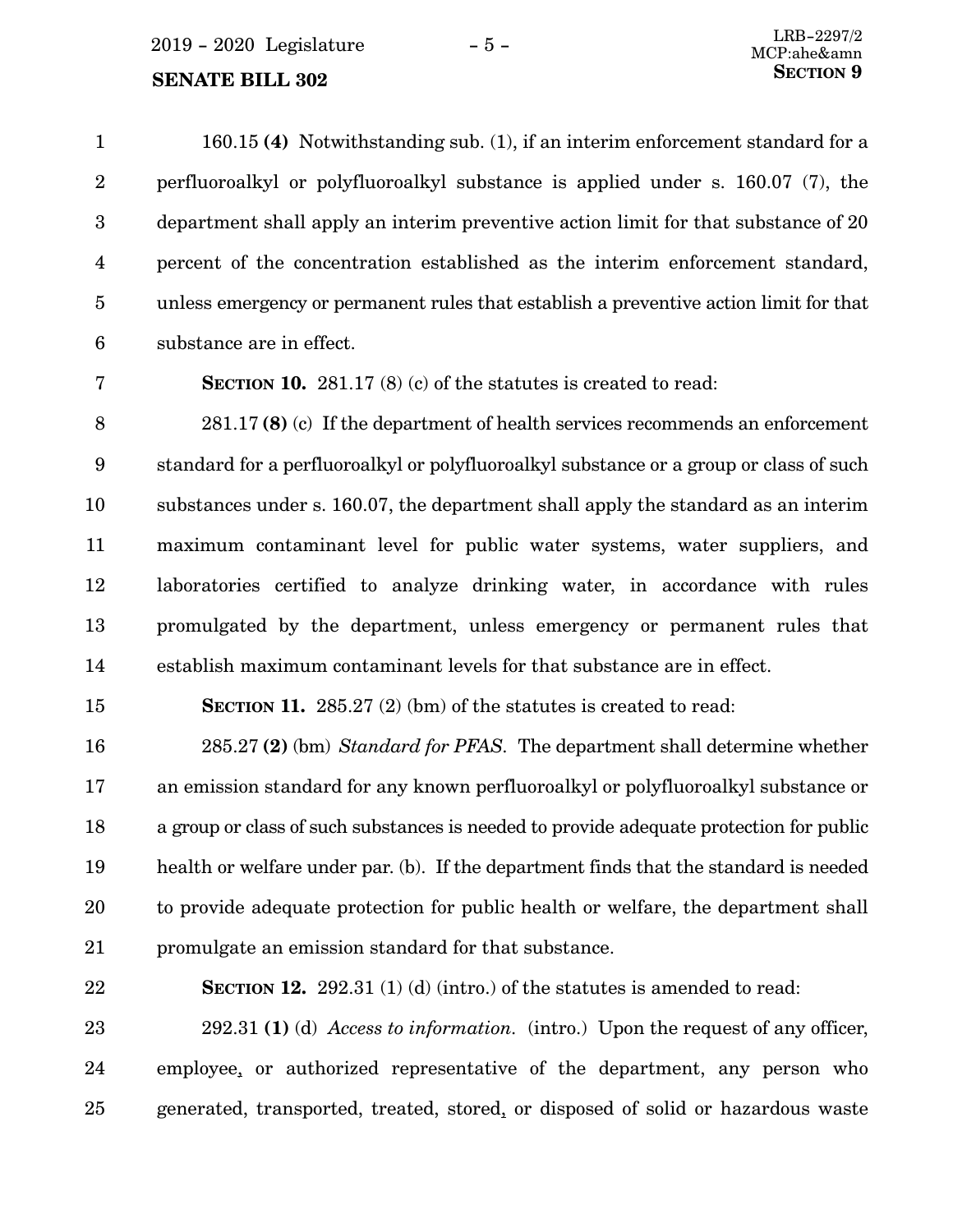2019 - 2020 Legislature - 6 - LRB-2297/2

#### **SENATE BILL 302 SECTION** 12

which that may have been disposed of at a site or facility under investigation by the department and any person who generated solid or hazardous waste at a site or facility under investigation by the department that was transported to, treated at, stored at, or disposed of at another site, facility, or location shall provide the officer, employee, or authorized representative access to any records or documents in that person's custody, possession, or control which relate to: 1 2 3 4 5 6

**SECTION 13.** 292.31 (1) (d) 1m. of the statutes is created to read:

292.31 **(1)** (d) 1m. The type and quantity of waste generated at the site or facility that was transported to, treated at, stored at, or disposed of at another site, facility, or location, and the dates and locations of these activities. 8 9 10

11

7

**SECTION 14.** 292.74 of the statutes is created to read:

**292.74 Financial responsibility for PFAS.** The department may, if it determines doing so is necessary to protect human health or the environment, require a person who possesses or controls a perfluoroalkyl or polyfluoroalkyl substance to provide proof of financial responsibility for conducting emergency response actions, remedial actions, environmental repair, and long-term care to address contamination by a potential discharge of perfluoroalkyl or polyfluoroalkyl substances or environmental pollution that may be caused by a discharge of such substances. The department shall establish, by rule, the procedure for determining whether requiring a proof of financial responsibility is necessary to protect human health or the environment, and may establish requirements for types of financial responsibility, methods for calculating amounts of financial responsibility, access and default, bankruptcy notifications, and any other requirements the department determines is necessary under this section. The proof of financial responsibility 12 13 14 15 16 17 18 19 20 21 22 23 24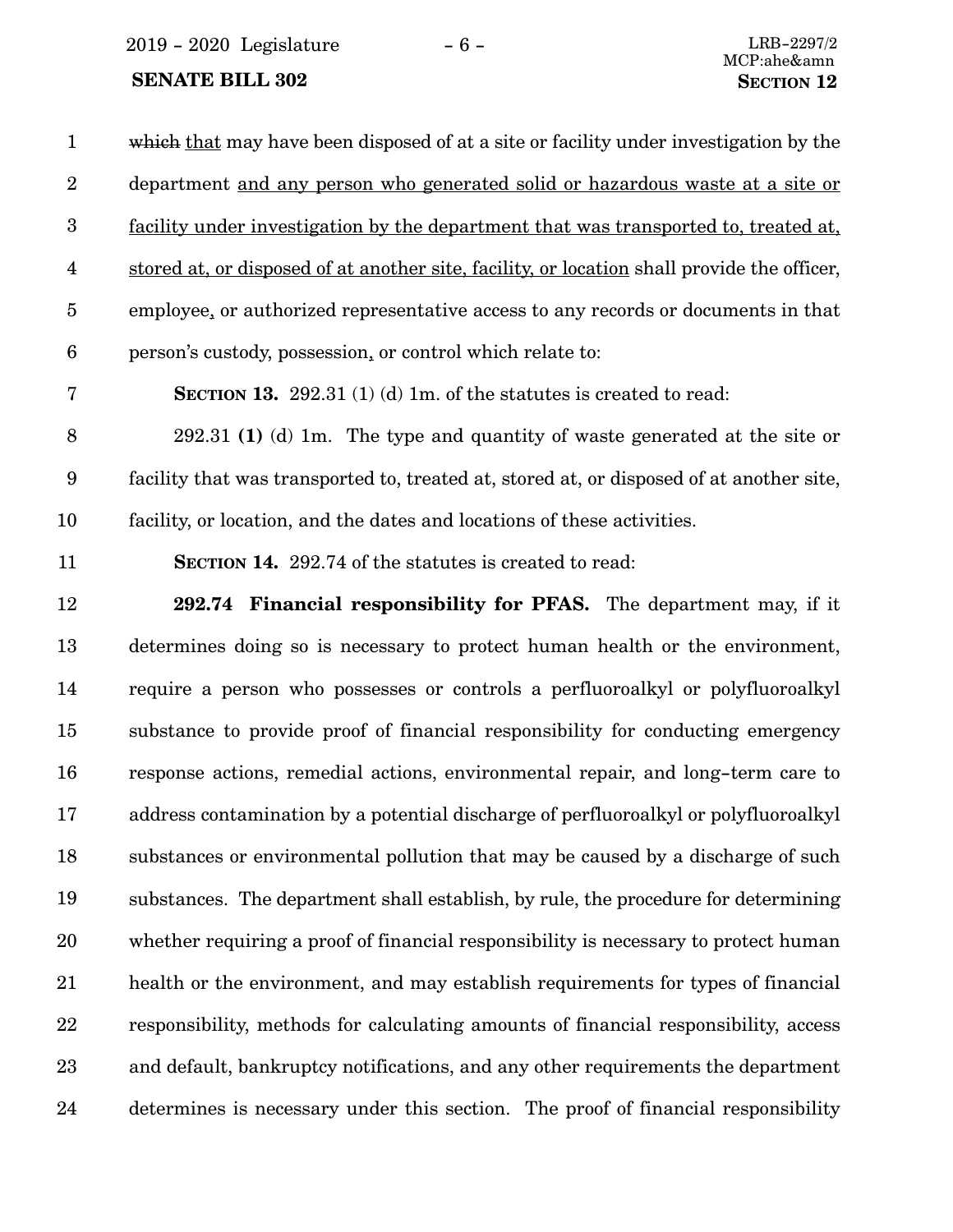<span id="page-6-0"></span> $2019 - 2020$  Legislature  $-7 -$ 

# **SENATE BILL 302** SECTION 14

required under this section shall be in addition to any other proof of financial responsibility or financial assurance required under this chapter. 1 2

3

**SECTION 15.** 299.15 (2m) of the statutes is created to read:

299.15 **(2m)** The department shall consider all known perfluoroalkyl or polyfluoroalkyl substances to be air contaminants for purposes of sub. (2) (a) 2. The reporting level for these substances is zero pounds per year. 4 5 6

7

#### **SECTION 16.**0**Nonstatutory provisions.**

(1) EMERGENCY RULES FOR PFAS IN DRINKING WATER, GROUNDWATER, SURFACE WATER, SOLID WASTE, BEDS OF NAVIGABLE WATERS, AND CONTAMINATED SOIL AND SEDIMENT. 8 9

(a) The department of natural resources shall promulgate emergency rules under s. 227.24 establishing acceptable levels and standards, performance standards, monitoring requirements, and required response actions for any perfluoroalkyl or polyfluoroalkyl substance or group or class of such substances, which the department determines may be harmful to human health or the environment, in drinking water under s. 281.17 (8); groundwater under ss. 160.07 (5) and 160.15; surface water from point sources under ss. 283.11 (4) and 283.21 and from nonpoint sources under s. 281.16; air under s. 285.27 (2) (bm), if the standards are needed to provide adequate protection for public health or welfare; solid waste and solid waste facilities under chs. 289 and 291; beds of navigable waters under s. 30.20; and soil and sediment under chs. 289 and 292. 10 11 12 13 14 15 16 17 18 19 20

(b) The department of natural resources shall promulgate emergency rules under s. 227.24 to add any perfluoroalkyl or polyfluoroalkyl substance or group or class of such substances that the department determines may be harmful to human health or the environment to the list of toxic pollutants under s. 283.21 (1) (a) for purposes of setting toxic effluent standards or prohibitions under s. 283.11 (4); to add 21 22 23 24 25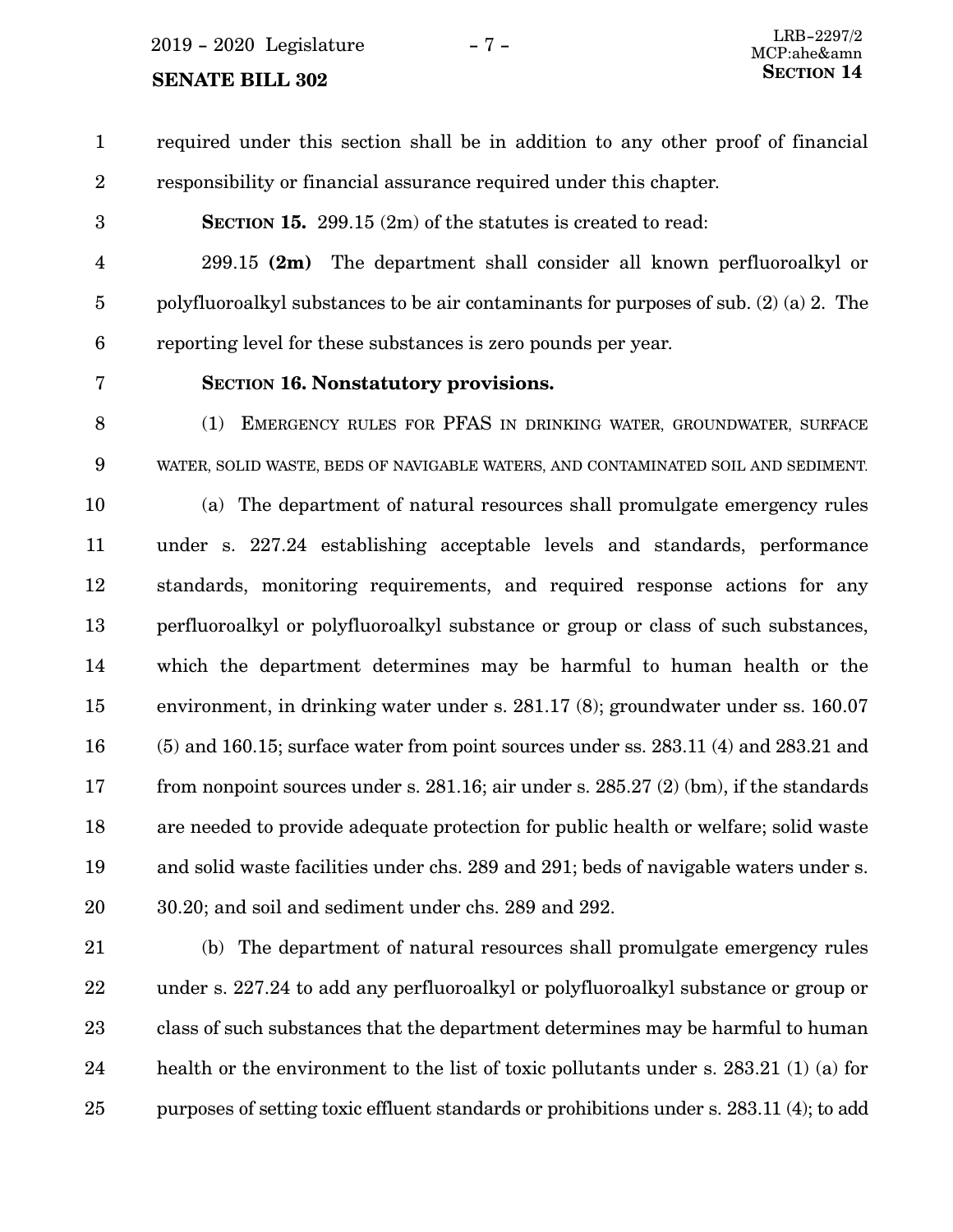to the list of hazardous constituents under s. 291.05 (4) any perfluoroalkyl or polyfluoroalkyl substance or group or class of such substances for which the department determines that the listing is necessary to protect public health, safety, or welfare; and to administer and enforce ch. 292 in relation to remedial actions involving perfluoroalkyl or polyfluoroalkyl substances or a group or class of such substances. 1 2 3 4 5 6

(c) Notwithstanding any finding required under par. [\(a\)](#page-6-0) or [\(b\)](#page-6-0), emergency rules promulgated under pars. ([a](#page-6-0)) and [\(b\)](#page-6-0) shall include, at a minimum, perfluorooctane sulfonic acid, perfluorooctanoic acid, perfluorohexane sulfonic acid, perfluorononanoic acid, perfluorobutane sulfonic acid, and perfluoroheptanoic acid and shall include provisions for enforcing these standards, including requiring sampling, monitoring, testing, and response actions. 7 8 9 10 11 12

(d) Notwithstanding s. 227.24 (1) (c) and (2), emergency rules promulgated under pars. ([a\)](#page-6-0) and ([b](#page-6-0)) remain in effect until July 1, 2022, or the date on which permanent rules take effect, whichever is sooner. Notwithstanding s. 227.24 (1) (a) and (3), the department of natural resources is not required to provide evidence that promulgating a rule under this subsection as an emergency rule is necessary for the preservation of public peace, health, safety, or welfare and is not required to provide a finding of emergency for a rule promulgated under this subsection. 13 14 15 16 17 18 19

(2) WATER QUALITY STANDARDS FOR PFAS. The department of natural resources shall promulgate, under s. 281.15, water quality standards for perfluorooctane sulfonic acid, perfluorooctanoic acid, perfluorohexane sulfonic acid, perfluorononanoic acid, perfluorobutane sulfonic acid, and perfluoroheptanoic acid and any other perfluoroalkyl or polyfluoroalkyl substance or group or class of such 20 21 22 23 24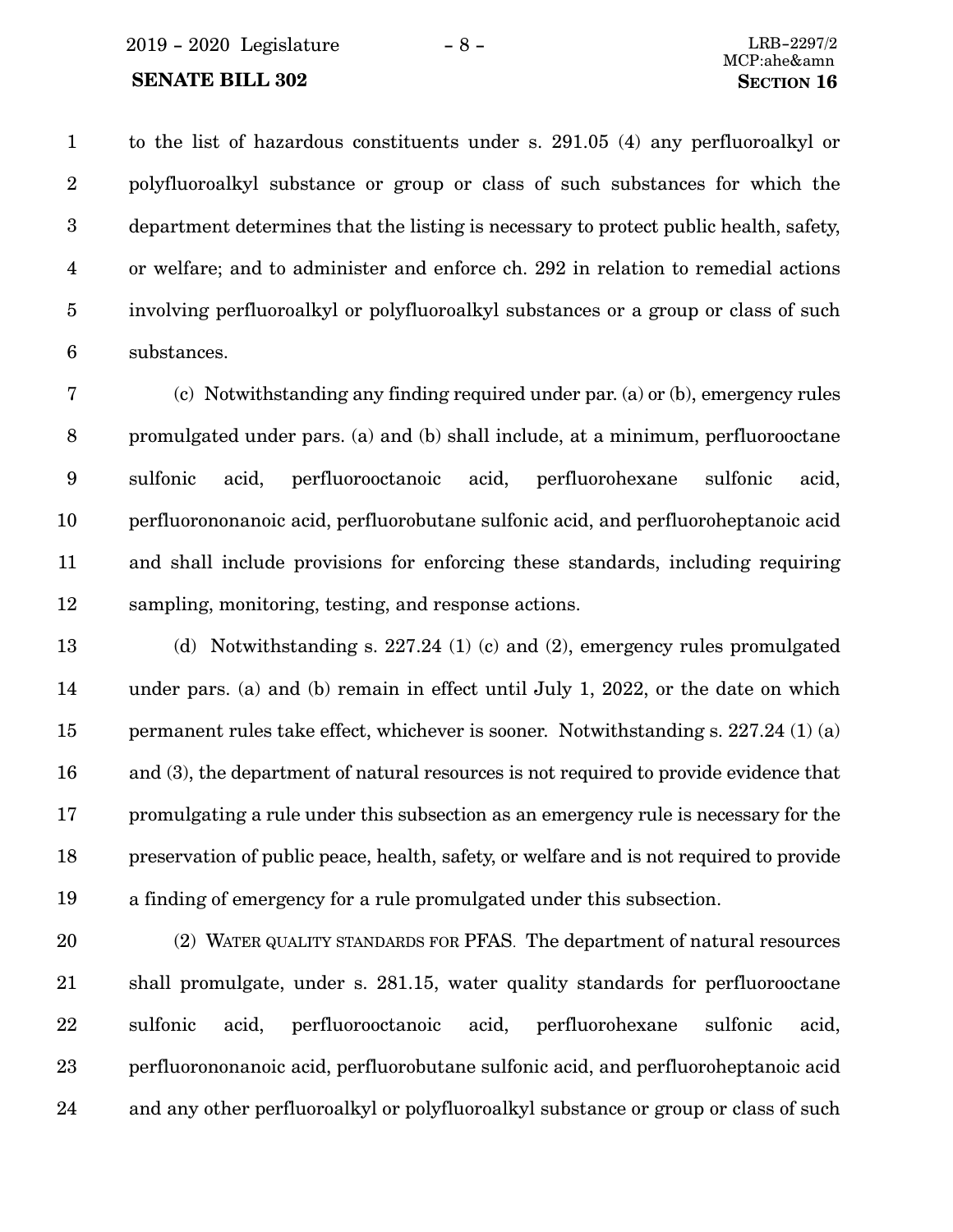<span id="page-8-0"></span>substances that the department determines may be harmful to human health and necessary to protect a water's designated use. 1 2

(3) LIST OF GROUNDWATER CONTAMINANTS. The department of natural resources shall add to the list of groundwater contaminants under s. 160.05 any perfluoroalkyl and polyfluoroalkyl substance or group or class of such substances that is shown to involve public health concerns and that has a reasonable probability of entering the groundwater and shall categorize and rank those substances according to the provisions of s. 160.05. 3 4 5 6 7 8

9

(4) TESTING LABORATORIES; EMERGENCY RULES.

(a) The department of natural resources shall promulgate emergency rules under s. 227.24 establishing criteria for certifying laboratories to test for any perfluoroalkyl or polyfluoroalkyl substances, including the standards and methods for such testing, and shall certify laboratories that meet these criteria. Notwithstanding s. 227.24 (1) (c) and (2), emergency rules promulgated under this subsection remain in effect until July 1, 2022, or the date on which permanent rules take effect, whichever is sooner. Notwithstanding s. 227.24 (1) (a) and (3), the department of natural resources is not required to provide evidence that promulgating a rule under this subsection as an emergency rule is necessary for the preservation of public peace, health, safety, or welfare and is not required to provide a finding of emergency for a rule promulgated under this subsection. 10 11 12 13 14 15 16 17 18 19 20

(b) Before emergency rules are promulgated under par. (a), the department of natural resources may require testing for a perfluoroalkyl or polyfluoroalkyl substance to be done according to any nationally recognized procedures. 21 22 23

(5) POSITION AUTHORIZATIONS; NATURAL RESOURCES. The authorized FTE positions for the department of natural resources are increased by 7.5 GPR positions 24 25